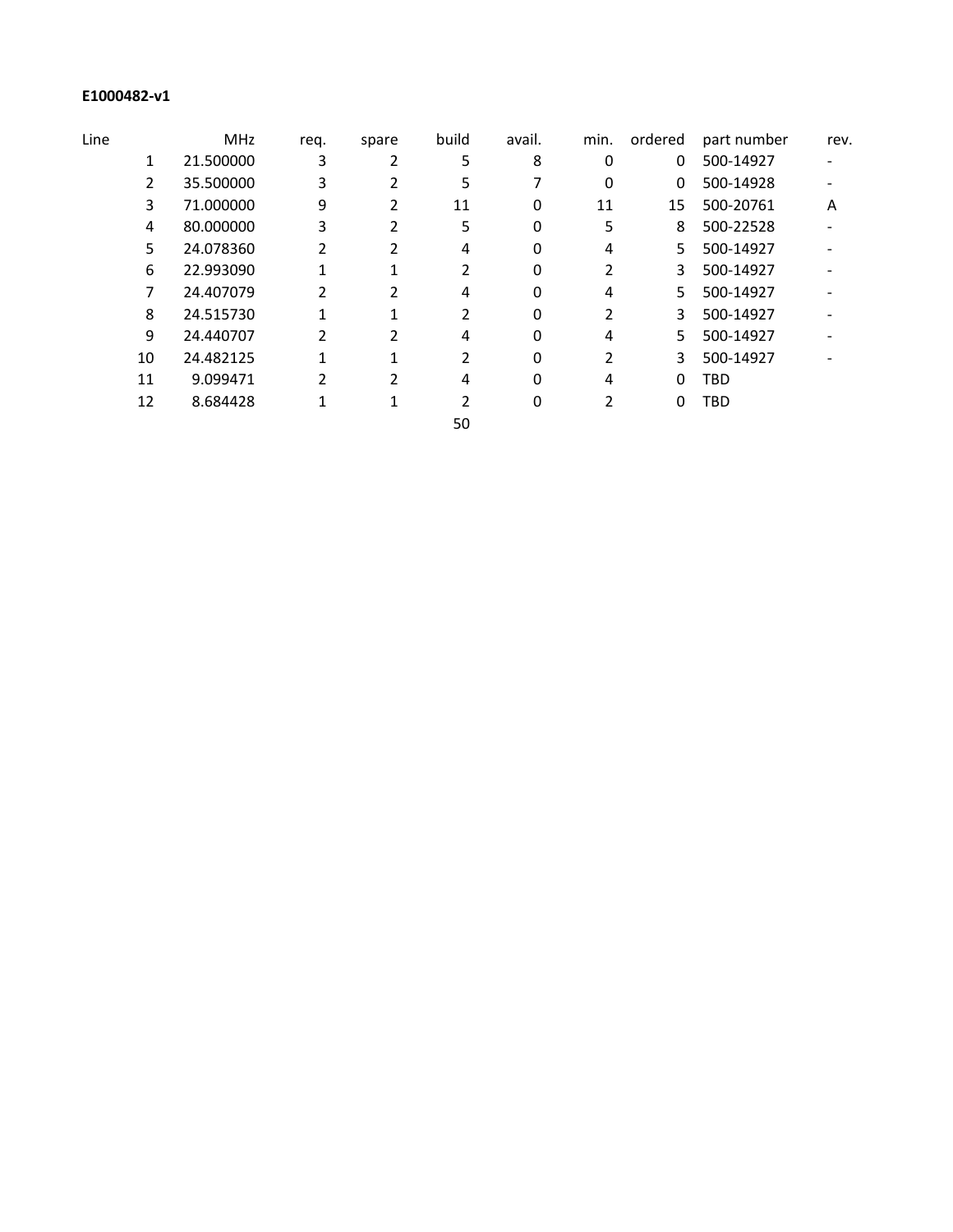| S1000543<br>500-14927<br>21.500000<br><b>LHO</b><br>H1 corner<br>$\mathbf{1}$<br>1<br><b>LHO</b><br>S1000544<br>21.500000<br>500-14927<br>$\mathbf{1}$<br>$\mathbf{1}$<br>H <sub>2</sub> corner<br>$\overline{2}$<br>8<br>S1000545<br>21.500000<br>500-14927<br><b>LHO</b><br>spare<br>3<br>LLO<br>12<br>S1000546<br>21.500000<br>500-14927<br>L1 corner<br><b>LLO</b><br>16<br>4<br>S1000547<br>21.500000<br>500-14927<br>spare<br>LHO<br>35.500000<br>1<br>S1000548<br>500-14928<br>1<br>H1 corner<br>$\overline{2}$<br>$\mathbf 1$<br>35.500000<br>LHO<br>S1000549<br>500-14928<br>H <sub>2</sub> corner<br>$\overline{c}$<br>8<br>S1000550<br>35.500000<br>500-14928<br>LHO<br>spare<br>12<br>3<br>S1000551<br>35.500000<br>500-14928<br>LLO<br>L1 corner<br>LLO<br>S1000552<br>35.500000<br>500-14928<br>16<br>4<br>spare<br>$\overline{2}$<br>S1000553<br>71.000000<br>500-20761<br><b>LHO</b><br>$\mathbf{1}$<br>H1 corner<br>$\overline{2}$<br><b>LHO</b><br>$\mathbf{1}$<br>S1000554<br>71.000000<br>500-20761<br>H1 EX<br>3<br><b>LHO</b><br>S1000555<br>71.000000<br>500-20761<br>H1 EY<br>1<br><b>LHO</b><br>3<br>S1000556<br>71.000000<br>500-20761<br>$\mathbf{1}$<br>H <sub>2</sub> corner<br>3<br>$\mathbf 1$<br>S1000557<br>71.000000<br>500-20761<br><b>LHO</b><br>H <sub>2</sub> EX<br>$\mathbf 1$<br><b>LHO</b><br>4<br>S1000558<br>71.000000<br>500-20761<br>H <sub>2</sub> EY<br>$\overline{2}$<br>S1000559<br>71.000000<br>500-20761<br><b>LHO</b><br>8<br>spare<br>$\overline{\mathbf{3}}$<br><b>LLO</b><br>12<br>\$1000560<br>71.000000<br>500-20761<br>L1 corner<br>3<br><b>LLO</b><br>S1000561<br>71.000000<br>500-20761<br>L1 EX<br>13<br>3<br><b>LLO</b><br>13<br>S1000562<br>71.000000<br>500-20761<br>L1 EY<br>LLO<br>71.000000<br>16<br>4<br>S1000563<br>500-20761<br>spare<br>LHO<br>$\mathbf 1$<br>S1000564<br>80.000000<br>500-22528<br>H1 corner<br>4<br>$\mathbf 1$<br>S1000565<br>80.000000<br>500-22528<br>LHO<br>4<br>H <sub>2</sub> corner<br>$\overline{\mathbf{c}}$<br>9<br>80.000000<br>S1000566<br>500-22528<br>LHO<br>spare<br>3<br>13<br>S1000567<br>80.000000<br>500-22528<br>LLO<br>L1 corner<br>LLO<br>17<br>4<br>\$1000568<br>80.000000<br>500-22528<br>spare<br><b>LHO</b><br>5<br>\$1000569<br>24.078360<br>$\mathbf{1}$<br>500-14927<br>H1 IMC corner<br>9<br>$\overline{2}$<br>24.078360<br>500-14927<br><b>LHO</b><br>S1000570<br>spare<br>LLO<br>3<br>S1000571<br>24.078360<br>500-14927<br>14<br>L1 IMC corner<br><b>LLO</b><br>$\sqrt{4}$<br>S1000572<br>24.078360<br>500-14927<br>17<br>spare<br>LHO<br>H2 IMC Corner<br>5<br>S1000573<br>24.078360<br>1<br>500-14927<br>$\mathbf 2$<br>9<br>79.200000<br>LHO<br>S1000574<br>500-14927<br>H1 corner<br>5<br>$\mathbf 1$<br>S1000575<br>24.407079<br>500-14927<br><b>LHO</b><br>H1 EX<br>$\overline{c}$<br>10<br>S1000576<br>24.407079<br>500-14927<br><b>LHO</b><br>spare<br>S1000577<br>24.407079<br>500-14927<br><b>LLO</b><br>L1 EX<br>14<br>$\mathbf{3}$<br>17<br>24.407079<br>4<br>S1000578<br>500-14927<br><b>LLO</b><br>spare<br>6<br>24.407079<br>500-14927<br>LHO<br>H <sub>2</sub> EX<br>$\mathbf 1$<br>S1000579<br>10<br>$\overline{\mathbf{c}}$<br>S1000580<br>79.200000<br>500-14927<br>LHO<br>L1 corner<br>6<br>S1000581<br><b>LHO</b><br>$\mathbf 1$<br>24.482125<br>500-14927<br>H1 EY<br>$\mathbf 2$<br>10<br>S1000582<br>79.200000<br>500-14927<br><b>LHO</b><br>H <sub>2</sub> corner<br>3<br>\$1000583<br>24.482125<br>15<br>500-14927<br>LLO<br>L1 EY<br>24.482125<br>18<br>4<br>S1000584<br>500-14927<br><b>LLO</b><br>spare<br>7<br>\$1000585<br>24.482125<br><b>LHO</b><br>500-14927<br>H <sub>2</sub> EX<br>1<br>$\mathbf 2$<br>24.482125<br>500-14927<br>11<br>S1000586<br><b>LHO</b><br>spare<br>$\overline{7}$<br>9.099471<br><b>LHO</b><br>$\mathbf{1}$<br>35.000000<br>S1000587<br><b>TBD</b><br>H1 corner<br>no<br>$\overline{2}$<br>\$1000588<br><b>LHO</b><br>11<br>9.099471<br><b>TBD</b><br>71.000000<br>spare<br>no<br>3<br>15<br>LLO<br>S1000589<br>9.099471<br><b>TBD</b><br>71.000000<br>L1 corner<br>no<br>S1000590<br>LLO<br>18<br>4<br>9.099471<br><b>TBD</b><br>71.000000<br>spare<br>no<br>S1000591<br>9.099471<br>TBD<br>LHO<br>H <sub>2</sub> corner<br>7<br>1<br>80.000000<br>no<br>11 | <b>Serial</b> | <b>Frequency</b> | <b>OCXO</b> | Location | <b>Use</b> | <b>Box</b> | <b>Ship</b>    | Avail. | Temp.     |
|---------------------------------------------------------------------------------------------------------------------------------------------------------------------------------------------------------------------------------------------------------------------------------------------------------------------------------------------------------------------------------------------------------------------------------------------------------------------------------------------------------------------------------------------------------------------------------------------------------------------------------------------------------------------------------------------------------------------------------------------------------------------------------------------------------------------------------------------------------------------------------------------------------------------------------------------------------------------------------------------------------------------------------------------------------------------------------------------------------------------------------------------------------------------------------------------------------------------------------------------------------------------------------------------------------------------------------------------------------------------------------------------------------------------------------------------------------------------------------------------------------------------------------------------------------------------------------------------------------------------------------------------------------------------------------------------------------------------------------------------------------------------------------------------------------------------------------------------------------------------------------------------------------------------------------------------------------------------------------------------------------------------------------------------------------------------------------------------------------------------------------------------------------------------------------------------------------------------------------------------------------------------------------------------------------------------------------------------------------------------------------------------------------------------------------------------------------------------------------------------------------------------------------------------------------------------------------------------------------------------------------------------------------------------------------------------------------------------------------------------------------------------------------------------------------------------------------------------------------------------------------------------------------------------------------------------------------------------------------------------------------------------------------------------------------------------------------------------------------------------------------------------------------------------------------------------------------------------------------------------------------------------------------------------------------------------------------------------------------------------------------------------------------------------------------------------------------------------------------------------------------------------------------------------------------------------------------------------------------------------------------------------------------------------------------------------------------------------------------------------------------------------------------------------------------------------------------------------------------------------------------------------------------------------------------------------------------------------------------------------------------------------------------------------------------------------------------------------------------------------------------------------------------------------------------------------------------------------------------------------------|---------------|------------------|-------------|----------|------------|------------|----------------|--------|-----------|
|                                                                                                                                                                                                                                                                                                                                                                                                                                                                                                                                                                                                                                                                                                                                                                                                                                                                                                                                                                                                                                                                                                                                                                                                                                                                                                                                                                                                                                                                                                                                                                                                                                                                                                                                                                                                                                                                                                                                                                                                                                                                                                                                                                                                                                                                                                                                                                                                                                                                                                                                                                                                                                                                                                                                                                                                                                                                                                                                                                                                                                                                                                                                                                                                                                                                                                                                                                                                                                                                                                                                                                                                                                                                                                                                                                                                                                                                                                                                                                                                                                                                                                                                                                                                                                                   |               |                  |             |          |            |            |                |        |           |
|                                                                                                                                                                                                                                                                                                                                                                                                                                                                                                                                                                                                                                                                                                                                                                                                                                                                                                                                                                                                                                                                                                                                                                                                                                                                                                                                                                                                                                                                                                                                                                                                                                                                                                                                                                                                                                                                                                                                                                                                                                                                                                                                                                                                                                                                                                                                                                                                                                                                                                                                                                                                                                                                                                                                                                                                                                                                                                                                                                                                                                                                                                                                                                                                                                                                                                                                                                                                                                                                                                                                                                                                                                                                                                                                                                                                                                                                                                                                                                                                                                                                                                                                                                                                                                                   |               |                  |             |          |            |            |                |        |           |
|                                                                                                                                                                                                                                                                                                                                                                                                                                                                                                                                                                                                                                                                                                                                                                                                                                                                                                                                                                                                                                                                                                                                                                                                                                                                                                                                                                                                                                                                                                                                                                                                                                                                                                                                                                                                                                                                                                                                                                                                                                                                                                                                                                                                                                                                                                                                                                                                                                                                                                                                                                                                                                                                                                                                                                                                                                                                                                                                                                                                                                                                                                                                                                                                                                                                                                                                                                                                                                                                                                                                                                                                                                                                                                                                                                                                                                                                                                                                                                                                                                                                                                                                                                                                                                                   |               |                  |             |          |            |            |                |        |           |
|                                                                                                                                                                                                                                                                                                                                                                                                                                                                                                                                                                                                                                                                                                                                                                                                                                                                                                                                                                                                                                                                                                                                                                                                                                                                                                                                                                                                                                                                                                                                                                                                                                                                                                                                                                                                                                                                                                                                                                                                                                                                                                                                                                                                                                                                                                                                                                                                                                                                                                                                                                                                                                                                                                                                                                                                                                                                                                                                                                                                                                                                                                                                                                                                                                                                                                                                                                                                                                                                                                                                                                                                                                                                                                                                                                                                                                                                                                                                                                                                                                                                                                                                                                                                                                                   |               |                  |             |          |            |            |                |        |           |
|                                                                                                                                                                                                                                                                                                                                                                                                                                                                                                                                                                                                                                                                                                                                                                                                                                                                                                                                                                                                                                                                                                                                                                                                                                                                                                                                                                                                                                                                                                                                                                                                                                                                                                                                                                                                                                                                                                                                                                                                                                                                                                                                                                                                                                                                                                                                                                                                                                                                                                                                                                                                                                                                                                                                                                                                                                                                                                                                                                                                                                                                                                                                                                                                                                                                                                                                                                                                                                                                                                                                                                                                                                                                                                                                                                                                                                                                                                                                                                                                                                                                                                                                                                                                                                                   |               |                  |             |          |            |            |                |        |           |
|                                                                                                                                                                                                                                                                                                                                                                                                                                                                                                                                                                                                                                                                                                                                                                                                                                                                                                                                                                                                                                                                                                                                                                                                                                                                                                                                                                                                                                                                                                                                                                                                                                                                                                                                                                                                                                                                                                                                                                                                                                                                                                                                                                                                                                                                                                                                                                                                                                                                                                                                                                                                                                                                                                                                                                                                                                                                                                                                                                                                                                                                                                                                                                                                                                                                                                                                                                                                                                                                                                                                                                                                                                                                                                                                                                                                                                                                                                                                                                                                                                                                                                                                                                                                                                                   |               |                  |             |          |            |            |                |        |           |
|                                                                                                                                                                                                                                                                                                                                                                                                                                                                                                                                                                                                                                                                                                                                                                                                                                                                                                                                                                                                                                                                                                                                                                                                                                                                                                                                                                                                                                                                                                                                                                                                                                                                                                                                                                                                                                                                                                                                                                                                                                                                                                                                                                                                                                                                                                                                                                                                                                                                                                                                                                                                                                                                                                                                                                                                                                                                                                                                                                                                                                                                                                                                                                                                                                                                                                                                                                                                                                                                                                                                                                                                                                                                                                                                                                                                                                                                                                                                                                                                                                                                                                                                                                                                                                                   |               |                  |             |          |            |            |                |        |           |
|                                                                                                                                                                                                                                                                                                                                                                                                                                                                                                                                                                                                                                                                                                                                                                                                                                                                                                                                                                                                                                                                                                                                                                                                                                                                                                                                                                                                                                                                                                                                                                                                                                                                                                                                                                                                                                                                                                                                                                                                                                                                                                                                                                                                                                                                                                                                                                                                                                                                                                                                                                                                                                                                                                                                                                                                                                                                                                                                                                                                                                                                                                                                                                                                                                                                                                                                                                                                                                                                                                                                                                                                                                                                                                                                                                                                                                                                                                                                                                                                                                                                                                                                                                                                                                                   |               |                  |             |          |            |            |                |        |           |
|                                                                                                                                                                                                                                                                                                                                                                                                                                                                                                                                                                                                                                                                                                                                                                                                                                                                                                                                                                                                                                                                                                                                                                                                                                                                                                                                                                                                                                                                                                                                                                                                                                                                                                                                                                                                                                                                                                                                                                                                                                                                                                                                                                                                                                                                                                                                                                                                                                                                                                                                                                                                                                                                                                                                                                                                                                                                                                                                                                                                                                                                                                                                                                                                                                                                                                                                                                                                                                                                                                                                                                                                                                                                                                                                                                                                                                                                                                                                                                                                                                                                                                                                                                                                                                                   |               |                  |             |          |            |            |                |        |           |
|                                                                                                                                                                                                                                                                                                                                                                                                                                                                                                                                                                                                                                                                                                                                                                                                                                                                                                                                                                                                                                                                                                                                                                                                                                                                                                                                                                                                                                                                                                                                                                                                                                                                                                                                                                                                                                                                                                                                                                                                                                                                                                                                                                                                                                                                                                                                                                                                                                                                                                                                                                                                                                                                                                                                                                                                                                                                                                                                                                                                                                                                                                                                                                                                                                                                                                                                                                                                                                                                                                                                                                                                                                                                                                                                                                                                                                                                                                                                                                                                                                                                                                                                                                                                                                                   |               |                  |             |          |            |            |                |        |           |
|                                                                                                                                                                                                                                                                                                                                                                                                                                                                                                                                                                                                                                                                                                                                                                                                                                                                                                                                                                                                                                                                                                                                                                                                                                                                                                                                                                                                                                                                                                                                                                                                                                                                                                                                                                                                                                                                                                                                                                                                                                                                                                                                                                                                                                                                                                                                                                                                                                                                                                                                                                                                                                                                                                                                                                                                                                                                                                                                                                                                                                                                                                                                                                                                                                                                                                                                                                                                                                                                                                                                                                                                                                                                                                                                                                                                                                                                                                                                                                                                                                                                                                                                                                                                                                                   |               |                  |             |          |            |            |                |        |           |
|                                                                                                                                                                                                                                                                                                                                                                                                                                                                                                                                                                                                                                                                                                                                                                                                                                                                                                                                                                                                                                                                                                                                                                                                                                                                                                                                                                                                                                                                                                                                                                                                                                                                                                                                                                                                                                                                                                                                                                                                                                                                                                                                                                                                                                                                                                                                                                                                                                                                                                                                                                                                                                                                                                                                                                                                                                                                                                                                                                                                                                                                                                                                                                                                                                                                                                                                                                                                                                                                                                                                                                                                                                                                                                                                                                                                                                                                                                                                                                                                                                                                                                                                                                                                                                                   |               |                  |             |          |            |            |                |        |           |
|                                                                                                                                                                                                                                                                                                                                                                                                                                                                                                                                                                                                                                                                                                                                                                                                                                                                                                                                                                                                                                                                                                                                                                                                                                                                                                                                                                                                                                                                                                                                                                                                                                                                                                                                                                                                                                                                                                                                                                                                                                                                                                                                                                                                                                                                                                                                                                                                                                                                                                                                                                                                                                                                                                                                                                                                                                                                                                                                                                                                                                                                                                                                                                                                                                                                                                                                                                                                                                                                                                                                                                                                                                                                                                                                                                                                                                                                                                                                                                                                                                                                                                                                                                                                                                                   |               |                  |             |          |            |            |                |        |           |
|                                                                                                                                                                                                                                                                                                                                                                                                                                                                                                                                                                                                                                                                                                                                                                                                                                                                                                                                                                                                                                                                                                                                                                                                                                                                                                                                                                                                                                                                                                                                                                                                                                                                                                                                                                                                                                                                                                                                                                                                                                                                                                                                                                                                                                                                                                                                                                                                                                                                                                                                                                                                                                                                                                                                                                                                                                                                                                                                                                                                                                                                                                                                                                                                                                                                                                                                                                                                                                                                                                                                                                                                                                                                                                                                                                                                                                                                                                                                                                                                                                                                                                                                                                                                                                                   |               |                  |             |          |            |            |                |        |           |
|                                                                                                                                                                                                                                                                                                                                                                                                                                                                                                                                                                                                                                                                                                                                                                                                                                                                                                                                                                                                                                                                                                                                                                                                                                                                                                                                                                                                                                                                                                                                                                                                                                                                                                                                                                                                                                                                                                                                                                                                                                                                                                                                                                                                                                                                                                                                                                                                                                                                                                                                                                                                                                                                                                                                                                                                                                                                                                                                                                                                                                                                                                                                                                                                                                                                                                                                                                                                                                                                                                                                                                                                                                                                                                                                                                                                                                                                                                                                                                                                                                                                                                                                                                                                                                                   |               |                  |             |          |            |            |                |        |           |
|                                                                                                                                                                                                                                                                                                                                                                                                                                                                                                                                                                                                                                                                                                                                                                                                                                                                                                                                                                                                                                                                                                                                                                                                                                                                                                                                                                                                                                                                                                                                                                                                                                                                                                                                                                                                                                                                                                                                                                                                                                                                                                                                                                                                                                                                                                                                                                                                                                                                                                                                                                                                                                                                                                                                                                                                                                                                                                                                                                                                                                                                                                                                                                                                                                                                                                                                                                                                                                                                                                                                                                                                                                                                                                                                                                                                                                                                                                                                                                                                                                                                                                                                                                                                                                                   |               |                  |             |          |            |            |                |        |           |
|                                                                                                                                                                                                                                                                                                                                                                                                                                                                                                                                                                                                                                                                                                                                                                                                                                                                                                                                                                                                                                                                                                                                                                                                                                                                                                                                                                                                                                                                                                                                                                                                                                                                                                                                                                                                                                                                                                                                                                                                                                                                                                                                                                                                                                                                                                                                                                                                                                                                                                                                                                                                                                                                                                                                                                                                                                                                                                                                                                                                                                                                                                                                                                                                                                                                                                                                                                                                                                                                                                                                                                                                                                                                                                                                                                                                                                                                                                                                                                                                                                                                                                                                                                                                                                                   |               |                  |             |          |            |            |                |        |           |
|                                                                                                                                                                                                                                                                                                                                                                                                                                                                                                                                                                                                                                                                                                                                                                                                                                                                                                                                                                                                                                                                                                                                                                                                                                                                                                                                                                                                                                                                                                                                                                                                                                                                                                                                                                                                                                                                                                                                                                                                                                                                                                                                                                                                                                                                                                                                                                                                                                                                                                                                                                                                                                                                                                                                                                                                                                                                                                                                                                                                                                                                                                                                                                                                                                                                                                                                                                                                                                                                                                                                                                                                                                                                                                                                                                                                                                                                                                                                                                                                                                                                                                                                                                                                                                                   |               |                  |             |          |            |            |                |        |           |
|                                                                                                                                                                                                                                                                                                                                                                                                                                                                                                                                                                                                                                                                                                                                                                                                                                                                                                                                                                                                                                                                                                                                                                                                                                                                                                                                                                                                                                                                                                                                                                                                                                                                                                                                                                                                                                                                                                                                                                                                                                                                                                                                                                                                                                                                                                                                                                                                                                                                                                                                                                                                                                                                                                                                                                                                                                                                                                                                                                                                                                                                                                                                                                                                                                                                                                                                                                                                                                                                                                                                                                                                                                                                                                                                                                                                                                                                                                                                                                                                                                                                                                                                                                                                                                                   |               |                  |             |          |            |            |                |        |           |
|                                                                                                                                                                                                                                                                                                                                                                                                                                                                                                                                                                                                                                                                                                                                                                                                                                                                                                                                                                                                                                                                                                                                                                                                                                                                                                                                                                                                                                                                                                                                                                                                                                                                                                                                                                                                                                                                                                                                                                                                                                                                                                                                                                                                                                                                                                                                                                                                                                                                                                                                                                                                                                                                                                                                                                                                                                                                                                                                                                                                                                                                                                                                                                                                                                                                                                                                                                                                                                                                                                                                                                                                                                                                                                                                                                                                                                                                                                                                                                                                                                                                                                                                                                                                                                                   |               |                  |             |          |            |            |                |        |           |
|                                                                                                                                                                                                                                                                                                                                                                                                                                                                                                                                                                                                                                                                                                                                                                                                                                                                                                                                                                                                                                                                                                                                                                                                                                                                                                                                                                                                                                                                                                                                                                                                                                                                                                                                                                                                                                                                                                                                                                                                                                                                                                                                                                                                                                                                                                                                                                                                                                                                                                                                                                                                                                                                                                                                                                                                                                                                                                                                                                                                                                                                                                                                                                                                                                                                                                                                                                                                                                                                                                                                                                                                                                                                                                                                                                                                                                                                                                                                                                                                                                                                                                                                                                                                                                                   |               |                  |             |          |            |            |                |        |           |
|                                                                                                                                                                                                                                                                                                                                                                                                                                                                                                                                                                                                                                                                                                                                                                                                                                                                                                                                                                                                                                                                                                                                                                                                                                                                                                                                                                                                                                                                                                                                                                                                                                                                                                                                                                                                                                                                                                                                                                                                                                                                                                                                                                                                                                                                                                                                                                                                                                                                                                                                                                                                                                                                                                                                                                                                                                                                                                                                                                                                                                                                                                                                                                                                                                                                                                                                                                                                                                                                                                                                                                                                                                                                                                                                                                                                                                                                                                                                                                                                                                                                                                                                                                                                                                                   |               |                  |             |          |            |            |                |        |           |
|                                                                                                                                                                                                                                                                                                                                                                                                                                                                                                                                                                                                                                                                                                                                                                                                                                                                                                                                                                                                                                                                                                                                                                                                                                                                                                                                                                                                                                                                                                                                                                                                                                                                                                                                                                                                                                                                                                                                                                                                                                                                                                                                                                                                                                                                                                                                                                                                                                                                                                                                                                                                                                                                                                                                                                                                                                                                                                                                                                                                                                                                                                                                                                                                                                                                                                                                                                                                                                                                                                                                                                                                                                                                                                                                                                                                                                                                                                                                                                                                                                                                                                                                                                                                                                                   |               |                  |             |          |            |            |                |        |           |
|                                                                                                                                                                                                                                                                                                                                                                                                                                                                                                                                                                                                                                                                                                                                                                                                                                                                                                                                                                                                                                                                                                                                                                                                                                                                                                                                                                                                                                                                                                                                                                                                                                                                                                                                                                                                                                                                                                                                                                                                                                                                                                                                                                                                                                                                                                                                                                                                                                                                                                                                                                                                                                                                                                                                                                                                                                                                                                                                                                                                                                                                                                                                                                                                                                                                                                                                                                                                                                                                                                                                                                                                                                                                                                                                                                                                                                                                                                                                                                                                                                                                                                                                                                                                                                                   |               |                  |             |          |            |            |                |        |           |
|                                                                                                                                                                                                                                                                                                                                                                                                                                                                                                                                                                                                                                                                                                                                                                                                                                                                                                                                                                                                                                                                                                                                                                                                                                                                                                                                                                                                                                                                                                                                                                                                                                                                                                                                                                                                                                                                                                                                                                                                                                                                                                                                                                                                                                                                                                                                                                                                                                                                                                                                                                                                                                                                                                                                                                                                                                                                                                                                                                                                                                                                                                                                                                                                                                                                                                                                                                                                                                                                                                                                                                                                                                                                                                                                                                                                                                                                                                                                                                                                                                                                                                                                                                                                                                                   |               |                  |             |          |            |            |                |        |           |
|                                                                                                                                                                                                                                                                                                                                                                                                                                                                                                                                                                                                                                                                                                                                                                                                                                                                                                                                                                                                                                                                                                                                                                                                                                                                                                                                                                                                                                                                                                                                                                                                                                                                                                                                                                                                                                                                                                                                                                                                                                                                                                                                                                                                                                                                                                                                                                                                                                                                                                                                                                                                                                                                                                                                                                                                                                                                                                                                                                                                                                                                                                                                                                                                                                                                                                                                                                                                                                                                                                                                                                                                                                                                                                                                                                                                                                                                                                                                                                                                                                                                                                                                                                                                                                                   |               |                  |             |          |            |            |                |        |           |
|                                                                                                                                                                                                                                                                                                                                                                                                                                                                                                                                                                                                                                                                                                                                                                                                                                                                                                                                                                                                                                                                                                                                                                                                                                                                                                                                                                                                                                                                                                                                                                                                                                                                                                                                                                                                                                                                                                                                                                                                                                                                                                                                                                                                                                                                                                                                                                                                                                                                                                                                                                                                                                                                                                                                                                                                                                                                                                                                                                                                                                                                                                                                                                                                                                                                                                                                                                                                                                                                                                                                                                                                                                                                                                                                                                                                                                                                                                                                                                                                                                                                                                                                                                                                                                                   |               |                  |             |          |            |            |                |        |           |
|                                                                                                                                                                                                                                                                                                                                                                                                                                                                                                                                                                                                                                                                                                                                                                                                                                                                                                                                                                                                                                                                                                                                                                                                                                                                                                                                                                                                                                                                                                                                                                                                                                                                                                                                                                                                                                                                                                                                                                                                                                                                                                                                                                                                                                                                                                                                                                                                                                                                                                                                                                                                                                                                                                                                                                                                                                                                                                                                                                                                                                                                                                                                                                                                                                                                                                                                                                                                                                                                                                                                                                                                                                                                                                                                                                                                                                                                                                                                                                                                                                                                                                                                                                                                                                                   |               |                  |             |          |            |            |                |        |           |
|                                                                                                                                                                                                                                                                                                                                                                                                                                                                                                                                                                                                                                                                                                                                                                                                                                                                                                                                                                                                                                                                                                                                                                                                                                                                                                                                                                                                                                                                                                                                                                                                                                                                                                                                                                                                                                                                                                                                                                                                                                                                                                                                                                                                                                                                                                                                                                                                                                                                                                                                                                                                                                                                                                                                                                                                                                                                                                                                                                                                                                                                                                                                                                                                                                                                                                                                                                                                                                                                                                                                                                                                                                                                                                                                                                                                                                                                                                                                                                                                                                                                                                                                                                                                                                                   |               |                  |             |          |            |            |                |        |           |
|                                                                                                                                                                                                                                                                                                                                                                                                                                                                                                                                                                                                                                                                                                                                                                                                                                                                                                                                                                                                                                                                                                                                                                                                                                                                                                                                                                                                                                                                                                                                                                                                                                                                                                                                                                                                                                                                                                                                                                                                                                                                                                                                                                                                                                                                                                                                                                                                                                                                                                                                                                                                                                                                                                                                                                                                                                                                                                                                                                                                                                                                                                                                                                                                                                                                                                                                                                                                                                                                                                                                                                                                                                                                                                                                                                                                                                                                                                                                                                                                                                                                                                                                                                                                                                                   |               |                  |             |          |            |            |                |        |           |
|                                                                                                                                                                                                                                                                                                                                                                                                                                                                                                                                                                                                                                                                                                                                                                                                                                                                                                                                                                                                                                                                                                                                                                                                                                                                                                                                                                                                                                                                                                                                                                                                                                                                                                                                                                                                                                                                                                                                                                                                                                                                                                                                                                                                                                                                                                                                                                                                                                                                                                                                                                                                                                                                                                                                                                                                                                                                                                                                                                                                                                                                                                                                                                                                                                                                                                                                                                                                                                                                                                                                                                                                                                                                                                                                                                                                                                                                                                                                                                                                                                                                                                                                                                                                                                                   |               |                  |             |          |            |            |                |        |           |
|                                                                                                                                                                                                                                                                                                                                                                                                                                                                                                                                                                                                                                                                                                                                                                                                                                                                                                                                                                                                                                                                                                                                                                                                                                                                                                                                                                                                                                                                                                                                                                                                                                                                                                                                                                                                                                                                                                                                                                                                                                                                                                                                                                                                                                                                                                                                                                                                                                                                                                                                                                                                                                                                                                                                                                                                                                                                                                                                                                                                                                                                                                                                                                                                                                                                                                                                                                                                                                                                                                                                                                                                                                                                                                                                                                                                                                                                                                                                                                                                                                                                                                                                                                                                                                                   |               |                  |             |          |            |            |                |        |           |
|                                                                                                                                                                                                                                                                                                                                                                                                                                                                                                                                                                                                                                                                                                                                                                                                                                                                                                                                                                                                                                                                                                                                                                                                                                                                                                                                                                                                                                                                                                                                                                                                                                                                                                                                                                                                                                                                                                                                                                                                                                                                                                                                                                                                                                                                                                                                                                                                                                                                                                                                                                                                                                                                                                                                                                                                                                                                                                                                                                                                                                                                                                                                                                                                                                                                                                                                                                                                                                                                                                                                                                                                                                                                                                                                                                                                                                                                                                                                                                                                                                                                                                                                                                                                                                                   |               |                  |             |          |            |            |                |        |           |
|                                                                                                                                                                                                                                                                                                                                                                                                                                                                                                                                                                                                                                                                                                                                                                                                                                                                                                                                                                                                                                                                                                                                                                                                                                                                                                                                                                                                                                                                                                                                                                                                                                                                                                                                                                                                                                                                                                                                                                                                                                                                                                                                                                                                                                                                                                                                                                                                                                                                                                                                                                                                                                                                                                                                                                                                                                                                                                                                                                                                                                                                                                                                                                                                                                                                                                                                                                                                                                                                                                                                                                                                                                                                                                                                                                                                                                                                                                                                                                                                                                                                                                                                                                                                                                                   |               |                  |             |          |            |            |                |        |           |
|                                                                                                                                                                                                                                                                                                                                                                                                                                                                                                                                                                                                                                                                                                                                                                                                                                                                                                                                                                                                                                                                                                                                                                                                                                                                                                                                                                                                                                                                                                                                                                                                                                                                                                                                                                                                                                                                                                                                                                                                                                                                                                                                                                                                                                                                                                                                                                                                                                                                                                                                                                                                                                                                                                                                                                                                                                                                                                                                                                                                                                                                                                                                                                                                                                                                                                                                                                                                                                                                                                                                                                                                                                                                                                                                                                                                                                                                                                                                                                                                                                                                                                                                                                                                                                                   |               |                  |             |          |            |            |                |        |           |
|                                                                                                                                                                                                                                                                                                                                                                                                                                                                                                                                                                                                                                                                                                                                                                                                                                                                                                                                                                                                                                                                                                                                                                                                                                                                                                                                                                                                                                                                                                                                                                                                                                                                                                                                                                                                                                                                                                                                                                                                                                                                                                                                                                                                                                                                                                                                                                                                                                                                                                                                                                                                                                                                                                                                                                                                                                                                                                                                                                                                                                                                                                                                                                                                                                                                                                                                                                                                                                                                                                                                                                                                                                                                                                                                                                                                                                                                                                                                                                                                                                                                                                                                                                                                                                                   |               |                  |             |          |            |            |                |        |           |
|                                                                                                                                                                                                                                                                                                                                                                                                                                                                                                                                                                                                                                                                                                                                                                                                                                                                                                                                                                                                                                                                                                                                                                                                                                                                                                                                                                                                                                                                                                                                                                                                                                                                                                                                                                                                                                                                                                                                                                                                                                                                                                                                                                                                                                                                                                                                                                                                                                                                                                                                                                                                                                                                                                                                                                                                                                                                                                                                                                                                                                                                                                                                                                                                                                                                                                                                                                                                                                                                                                                                                                                                                                                                                                                                                                                                                                                                                                                                                                                                                                                                                                                                                                                                                                                   |               |                  |             |          |            |            |                |        |           |
|                                                                                                                                                                                                                                                                                                                                                                                                                                                                                                                                                                                                                                                                                                                                                                                                                                                                                                                                                                                                                                                                                                                                                                                                                                                                                                                                                                                                                                                                                                                                                                                                                                                                                                                                                                                                                                                                                                                                                                                                                                                                                                                                                                                                                                                                                                                                                                                                                                                                                                                                                                                                                                                                                                                                                                                                                                                                                                                                                                                                                                                                                                                                                                                                                                                                                                                                                                                                                                                                                                                                                                                                                                                                                                                                                                                                                                                                                                                                                                                                                                                                                                                                                                                                                                                   |               |                  |             |          |            |            |                |        |           |
|                                                                                                                                                                                                                                                                                                                                                                                                                                                                                                                                                                                                                                                                                                                                                                                                                                                                                                                                                                                                                                                                                                                                                                                                                                                                                                                                                                                                                                                                                                                                                                                                                                                                                                                                                                                                                                                                                                                                                                                                                                                                                                                                                                                                                                                                                                                                                                                                                                                                                                                                                                                                                                                                                                                                                                                                                                                                                                                                                                                                                                                                                                                                                                                                                                                                                                                                                                                                                                                                                                                                                                                                                                                                                                                                                                                                                                                                                                                                                                                                                                                                                                                                                                                                                                                   |               |                  |             |          |            |            |                |        |           |
|                                                                                                                                                                                                                                                                                                                                                                                                                                                                                                                                                                                                                                                                                                                                                                                                                                                                                                                                                                                                                                                                                                                                                                                                                                                                                                                                                                                                                                                                                                                                                                                                                                                                                                                                                                                                                                                                                                                                                                                                                                                                                                                                                                                                                                                                                                                                                                                                                                                                                                                                                                                                                                                                                                                                                                                                                                                                                                                                                                                                                                                                                                                                                                                                                                                                                                                                                                                                                                                                                                                                                                                                                                                                                                                                                                                                                                                                                                                                                                                                                                                                                                                                                                                                                                                   |               |                  |             |          |            |            |                |        |           |
|                                                                                                                                                                                                                                                                                                                                                                                                                                                                                                                                                                                                                                                                                                                                                                                                                                                                                                                                                                                                                                                                                                                                                                                                                                                                                                                                                                                                                                                                                                                                                                                                                                                                                                                                                                                                                                                                                                                                                                                                                                                                                                                                                                                                                                                                                                                                                                                                                                                                                                                                                                                                                                                                                                                                                                                                                                                                                                                                                                                                                                                                                                                                                                                                                                                                                                                                                                                                                                                                                                                                                                                                                                                                                                                                                                                                                                                                                                                                                                                                                                                                                                                                                                                                                                                   |               |                  |             |          |            |            |                |        |           |
|                                                                                                                                                                                                                                                                                                                                                                                                                                                                                                                                                                                                                                                                                                                                                                                                                                                                                                                                                                                                                                                                                                                                                                                                                                                                                                                                                                                                                                                                                                                                                                                                                                                                                                                                                                                                                                                                                                                                                                                                                                                                                                                                                                                                                                                                                                                                                                                                                                                                                                                                                                                                                                                                                                                                                                                                                                                                                                                                                                                                                                                                                                                                                                                                                                                                                                                                                                                                                                                                                                                                                                                                                                                                                                                                                                                                                                                                                                                                                                                                                                                                                                                                                                                                                                                   |               |                  |             |          |            |            |                |        |           |
|                                                                                                                                                                                                                                                                                                                                                                                                                                                                                                                                                                                                                                                                                                                                                                                                                                                                                                                                                                                                                                                                                                                                                                                                                                                                                                                                                                                                                                                                                                                                                                                                                                                                                                                                                                                                                                                                                                                                                                                                                                                                                                                                                                                                                                                                                                                                                                                                                                                                                                                                                                                                                                                                                                                                                                                                                                                                                                                                                                                                                                                                                                                                                                                                                                                                                                                                                                                                                                                                                                                                                                                                                                                                                                                                                                                                                                                                                                                                                                                                                                                                                                                                                                                                                                                   |               |                  |             |          |            |            |                |        |           |
|                                                                                                                                                                                                                                                                                                                                                                                                                                                                                                                                                                                                                                                                                                                                                                                                                                                                                                                                                                                                                                                                                                                                                                                                                                                                                                                                                                                                                                                                                                                                                                                                                                                                                                                                                                                                                                                                                                                                                                                                                                                                                                                                                                                                                                                                                                                                                                                                                                                                                                                                                                                                                                                                                                                                                                                                                                                                                                                                                                                                                                                                                                                                                                                                                                                                                                                                                                                                                                                                                                                                                                                                                                                                                                                                                                                                                                                                                                                                                                                                                                                                                                                                                                                                                                                   |               |                  |             |          |            |            |                |        |           |
|                                                                                                                                                                                                                                                                                                                                                                                                                                                                                                                                                                                                                                                                                                                                                                                                                                                                                                                                                                                                                                                                                                                                                                                                                                                                                                                                                                                                                                                                                                                                                                                                                                                                                                                                                                                                                                                                                                                                                                                                                                                                                                                                                                                                                                                                                                                                                                                                                                                                                                                                                                                                                                                                                                                                                                                                                                                                                                                                                                                                                                                                                                                                                                                                                                                                                                                                                                                                                                                                                                                                                                                                                                                                                                                                                                                                                                                                                                                                                                                                                                                                                                                                                                                                                                                   |               |                  |             |          |            |            |                |        |           |
|                                                                                                                                                                                                                                                                                                                                                                                                                                                                                                                                                                                                                                                                                                                                                                                                                                                                                                                                                                                                                                                                                                                                                                                                                                                                                                                                                                                                                                                                                                                                                                                                                                                                                                                                                                                                                                                                                                                                                                                                                                                                                                                                                                                                                                                                                                                                                                                                                                                                                                                                                                                                                                                                                                                                                                                                                                                                                                                                                                                                                                                                                                                                                                                                                                                                                                                                                                                                                                                                                                                                                                                                                                                                                                                                                                                                                                                                                                                                                                                                                                                                                                                                                                                                                                                   |               |                  |             |          |            |            |                |        |           |
|                                                                                                                                                                                                                                                                                                                                                                                                                                                                                                                                                                                                                                                                                                                                                                                                                                                                                                                                                                                                                                                                                                                                                                                                                                                                                                                                                                                                                                                                                                                                                                                                                                                                                                                                                                                                                                                                                                                                                                                                                                                                                                                                                                                                                                                                                                                                                                                                                                                                                                                                                                                                                                                                                                                                                                                                                                                                                                                                                                                                                                                                                                                                                                                                                                                                                                                                                                                                                                                                                                                                                                                                                                                                                                                                                                                                                                                                                                                                                                                                                                                                                                                                                                                                                                                   |               |                  |             |          |            |            |                |        |           |
|                                                                                                                                                                                                                                                                                                                                                                                                                                                                                                                                                                                                                                                                                                                                                                                                                                                                                                                                                                                                                                                                                                                                                                                                                                                                                                                                                                                                                                                                                                                                                                                                                                                                                                                                                                                                                                                                                                                                                                                                                                                                                                                                                                                                                                                                                                                                                                                                                                                                                                                                                                                                                                                                                                                                                                                                                                                                                                                                                                                                                                                                                                                                                                                                                                                                                                                                                                                                                                                                                                                                                                                                                                                                                                                                                                                                                                                                                                                                                                                                                                                                                                                                                                                                                                                   |               |                  |             |          |            |            |                |        |           |
|                                                                                                                                                                                                                                                                                                                                                                                                                                                                                                                                                                                                                                                                                                                                                                                                                                                                                                                                                                                                                                                                                                                                                                                                                                                                                                                                                                                                                                                                                                                                                                                                                                                                                                                                                                                                                                                                                                                                                                                                                                                                                                                                                                                                                                                                                                                                                                                                                                                                                                                                                                                                                                                                                                                                                                                                                                                                                                                                                                                                                                                                                                                                                                                                                                                                                                                                                                                                                                                                                                                                                                                                                                                                                                                                                                                                                                                                                                                                                                                                                                                                                                                                                                                                                                                   |               |                  |             |          |            |            |                |        |           |
|                                                                                                                                                                                                                                                                                                                                                                                                                                                                                                                                                                                                                                                                                                                                                                                                                                                                                                                                                                                                                                                                                                                                                                                                                                                                                                                                                                                                                                                                                                                                                                                                                                                                                                                                                                                                                                                                                                                                                                                                                                                                                                                                                                                                                                                                                                                                                                                                                                                                                                                                                                                                                                                                                                                                                                                                                                                                                                                                                                                                                                                                                                                                                                                                                                                                                                                                                                                                                                                                                                                                                                                                                                                                                                                                                                                                                                                                                                                                                                                                                                                                                                                                                                                                                                                   | S1000592      | 9.099471         | TBD         | LHO      | spare      |            | $\overline{2}$ | no     | 80.000000 |